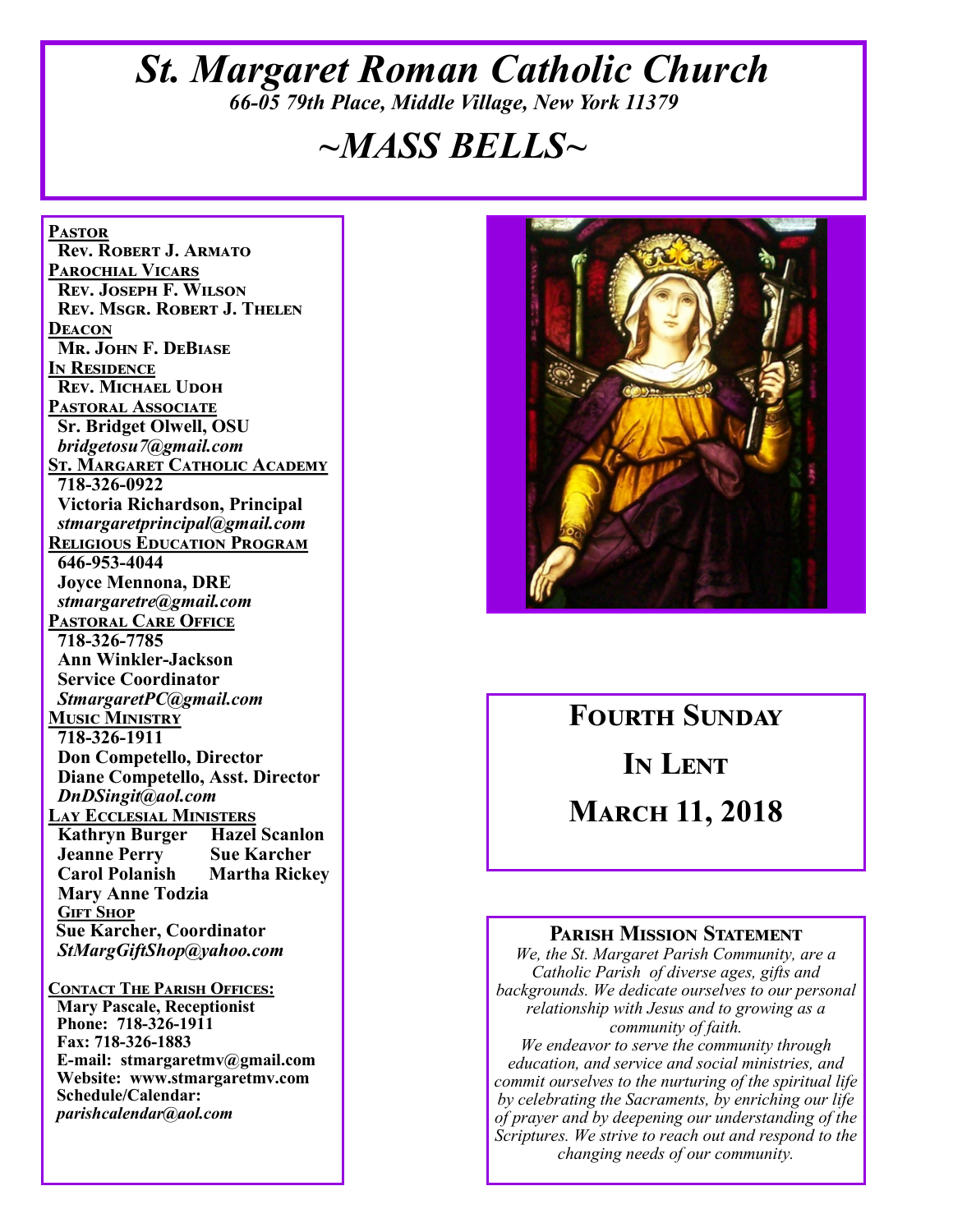## *MASSES FOR THE WEEK*

## **SUN. MARCH 11 - FOURTH SUNDAY IN LENT**

- 7:30 Charles Chiarello<br>9:00 Antonino Catalano
- Antonino Catalano/Caterine Garofalo/ Giovanni Ferrara/Godofredo Ordogna e Famiglia/
- 10:30 Louise Moeller
- NOON Fire Lt. Kevin J. & William Pfeifer/ Patrick O'Brien
- 5:00PM People of the Parish

## **MON. MARCH 12 - LENTEN WEEKDAY**

- 7:00 Anna Nick/Franziska Boors
- Philip & Leonardo Curatolo

## **TUE. MARCH 13 - LENTEN WEEKDAY**

- 7:00 Ruth O'Hehir
- 9:00 Rose D'Amato
- 9:30 Stations of the Cross Italian

## **WED. MARCH 14 - LENTEN WEEKDAY**

- 7:00 John William Tyz, Sr.
- 9:00 Linda Castagna
- 9:30 Stations of the Cross English

## **THU. MARCH 15 - LENTEN WEEKDAY**

- 7:00 Mary McQuaid
- 9:00 Angelina Fischetti

## **FRI. MARCH 16 - LENTEN WEEKDAY**

- 7:00 Bill Cuggy
- 9:00 Elfriede Poje

7:30PM Stations of the Cross - English

## **SAT. MARCH 17 - ST. PATRICK**

- 9:00 COLLECTIVE: David J. McConville/Rita Savasta/Wefare of Rene Lewis/Welfare of Pamela Guerra/Vincent Seminario/
- 5:00PM The Rice & Minogue Families

## **SUN. MARCH 18 - FIFTH SUNDAY IN LENT**

- 7:30 Lydia J. Kramer
- Calogero e Salvatore DiMaggio/Maria Ruggeri/Giuseppa e Calogero Caruso/
- 10:30 Fred Basedow
- NOON People of the Parish
- 5:00PM Megan Garezynski



**SET YOUR CLOCKS AHEAD TODAY, MARCH 11TH**

# **PARISH INFORMATION**

**If you're not registered, please visit the Rectory office, which is open from Monday through Friday, 9 am to noon and 1 pm to 7:30 pm.**

**CONFESSIONS** - Saturday, 4-4:45 pm or by appointment with a priest.

**NOVENA** to Our Lady of the Miraculous Medal Mondays after the 9am Mass.

**MORNING PRAYER** daily from Monday through Friday at 8:45 am.

**BAPTISMS** take place on the 1st and 3rd Sundays of the month. Please call the rectory for an appointment and to register your child.

**WEDDINGS MUST** be scheduled at least six months in advance by appointment with a priest or a deacon. Please call the rectory office. For marriage preparation information visit www.pre-cana.org.

**THE BEREAVEMENT GROUP** meets on the 1st and 3rd Thursday of the month at 10 am in the Convent meeting room. Call Ann at 718-326-7785.

**THE ENGLISH CHOIR** rehearses on Tuesday, at 7 pm in the Church. Tenors and baritones needed!

**IL CORO ITALIANO** prattica ogni Domenica prima della Messa Italiana.

**THE CHILDREN'S CHOIR** rehearses on Thursday, from 6-7 pm in the Church. For more info, DnDsingit@aol.com

**BOY SCOUT TROOP #119** meets on Tuesdays from 7:15-9 pm in the Parish Hall. New members are welcome, age 10 1/2 & up. Call Mr. Krzewski, 718-894-4099.

**CUB PACK #119** meets on Mondays from 7-8:30 pm in the Parish Hall. New members welcome, age 6 to 10-1/2. Call Mr. Krzewski, 718-894-4099.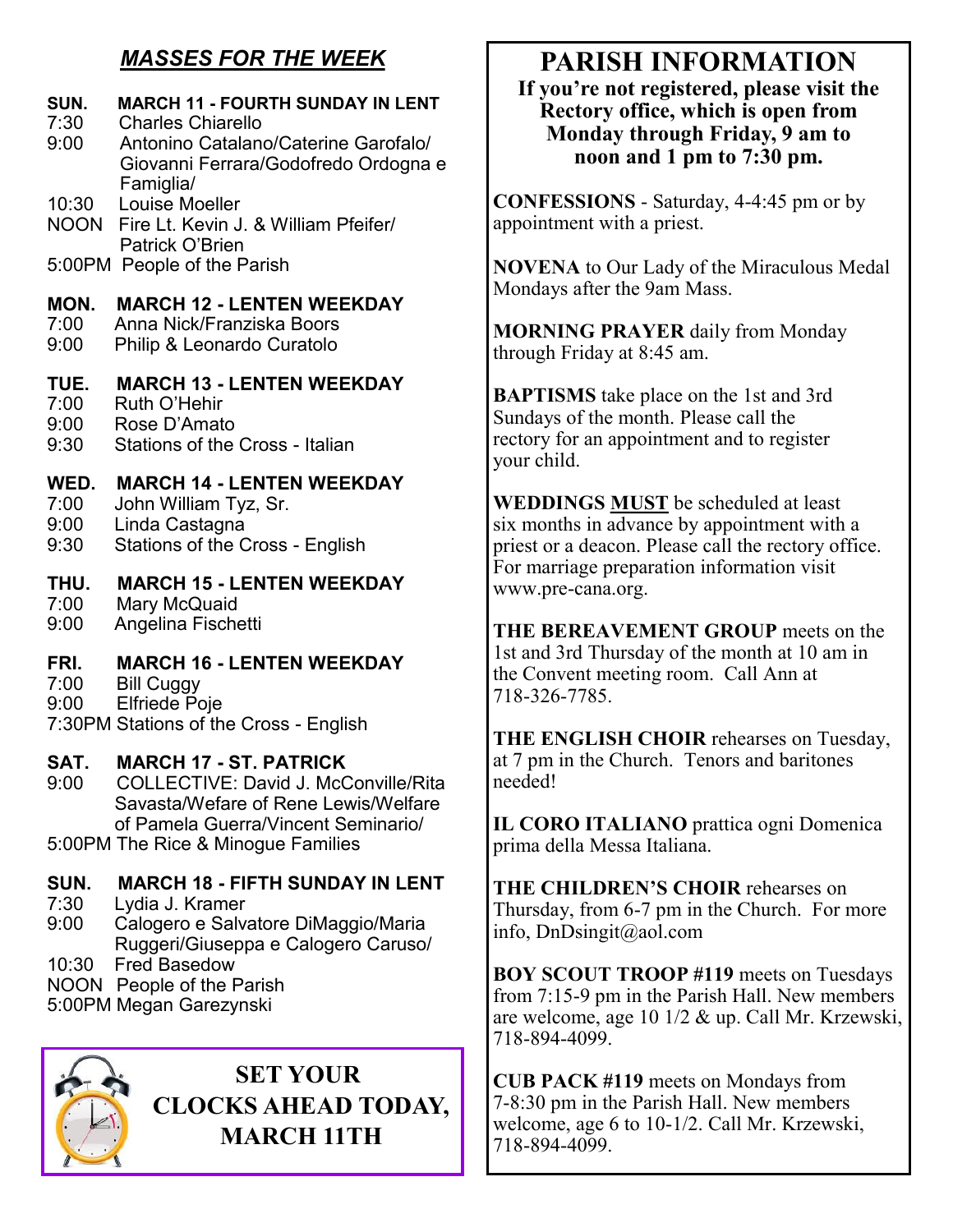## PLEASE PRAY FOR OUR SICK

Karen Guarascio, Connie Faccibene, Eileen Hinrichs, Linda Frazier, Cari Ann Falk-LoBello, Glen Falk, Ronald Frazier, John Downer, Robert Sabini, Lee Falk, Scott White, Baby McKinley Kelleher, Sean Harrison, Justin James Quirke, Parish Wert, Michael Hirst, Elizabeth Ott, Marion Caracciola, Baby Keila Mary Champoli, Brooke and Alexa Renda, The Ferrugio Family, Sandra Slattery, Shirley Chesley, Jim Daniels, Lola Anderson, George McGarry, Michael Mavin, Denis Fink, Marc Pagnozzi, John Vannata, Richard Santangelo, Joseph Simon, James Taylor, James Leung, Dr. Joan Virostko, Alfie Poje, Margaret Cosentino, Ann Pompeo, Gloria Mojica, Larry Dumbra, Bob Marvin, Joseph O'Brien, Katie Bryzgornia, Daniel Fox, Domenica Millitello, Caterina D'Anna, Evelyn Mojica, Immaculate Marge D'Elia, Carol Arevalo, Jim O'Driscoll, Victoria Lippolis, Mary Rigovich, Matteo Sabini, Charles Schaaf, Joseph Russo, Alvaro Andres Gonzalez, Maria Powell,

*The names will remain for 3 months, please call 718-326-1911 and ask for continued prayers*

#### **Prayer Requests**

**Pray for vocations to the Priesthood and Religious Life. Please pray for our men and women from our Parish serving in the defense of our country: Lt. Col. Thomas Frohnhoefer Sgt. Robert A. Domenici** 



#### *WE RECALL OUR BELOVED DECEASED*

*Especially, Anna M. Wade, Albert Carroccia, Ugo Falco, Frieda Wittine, Giuseppe Columbo, May they rest in Christ's Peace!*

## *MEMORIALS*

## *WINE & HOST THIS WEEK*

*are offered in memory of Ruth O'Hehir at the request of The O'Hehir Family.*

## *SANCTUARY LAMP & ALTAR CANDLES THIS WEEK*

*are offered in memory of Ruth O'Hehir at the request of The O'Hehir Family.*

## *TABERNACLE LAMP THIS WEEK*

*is lit in memory of Ruth O'Hehir at the request of The O'Hehir Family.*

*We need to be aware that happiness can sometimes sneak in through the door we didn't know we had left open.*

## **TODAY'S READINGS**

**First Reading** - The wrath and the mercy of the Lord are revealed in the exile and liberation of the chosen People (2 Chr 36:14-16).

**Psalm** - Let my tongue be silenced, if I ever forget you, Jerusalem! (Psalm 137).

**Second Reading** - God, Who is rich in mercy, brought us to life with Christ (Eph 2:4-10).

**Gospel** - The Son of Man must be lifted up, so that everyone who believes in Him may have eternal life (Jn 3:14-21).

## **READINGS FOR THE WEEK**

| Monday: | Is $65:17-21$ ; Jn 4:43-54 |
|---------|----------------------------|
|---------|----------------------------|

Tuesday: Ez 47:1-9, 12; Jn 5:1-16

Wednesday: Is 49:8-15; Jn 5:17-30

Thursday: Ex 32:7-14; Jn 5:31-47

Friday: Wis 2:1a, 12-22; Jn 7:1-2, 10, 25-30

Saturday: Jer 11:18-20; Jn 7:40-53

Sunday: Jer 31:31-34; Ps 51; Heb 5:7-9; Jn 12:20-33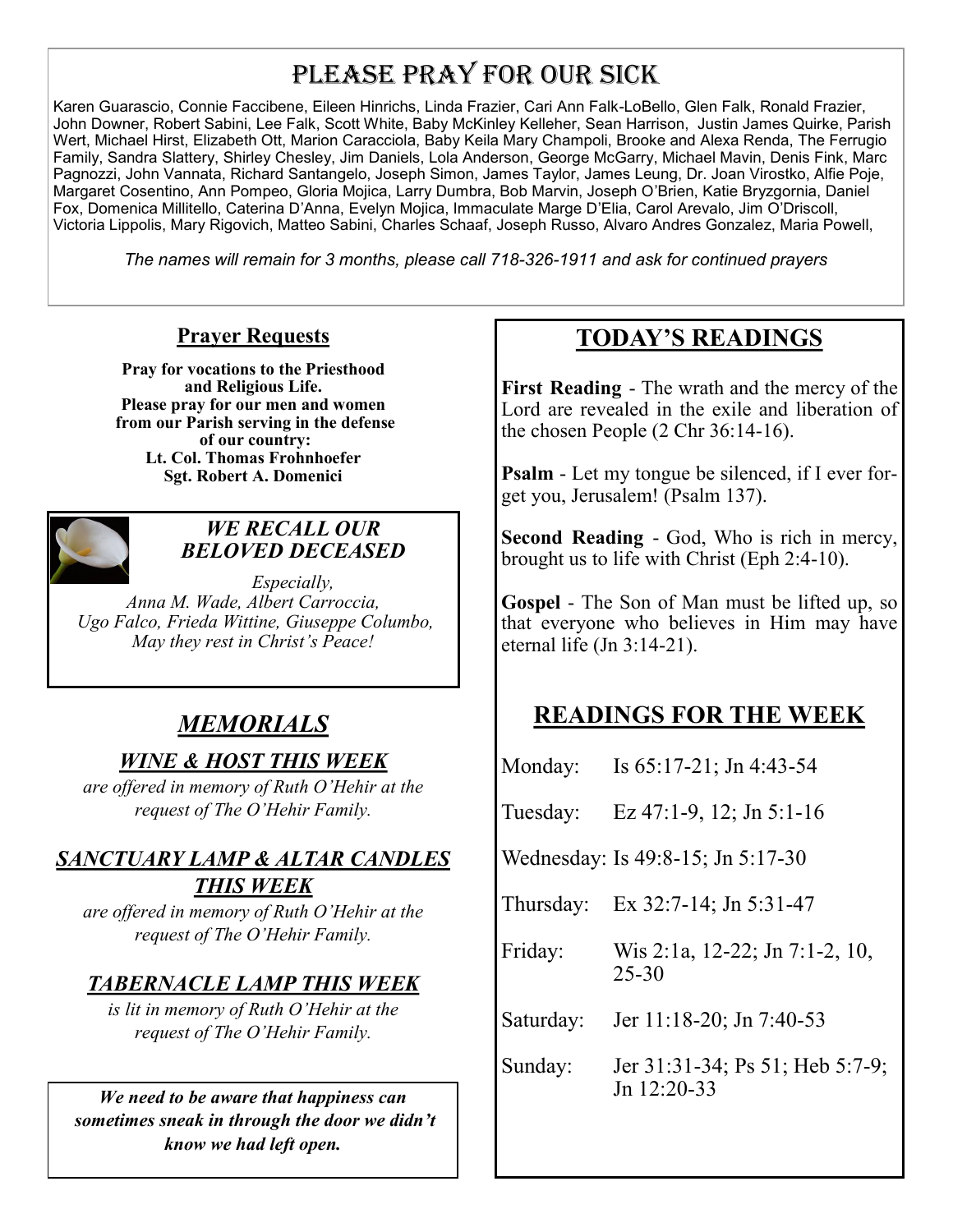#### **FAITH DIRECT**

Fast. Pray. Give. We invite you to help your parish save money by enrolling with *Faith Direct .* This will provide St. Margaret Parish with consistent support and simplify

your giving without the wasteful envelopes.

Visit **www.faithdirect.net** and use our Church code:

#### **NY299.**

 Thank you for your continued support of our parish family! May God, Who is never outdone in generosity, bless you!

**~Fr. Armato**

#### LAETARE SUNDAY (FOURTH SUNDAY IN LENT)

 The day's theme comes from the entrance antiphon reflecting on Isaiah 66:10-11: "Rejoice, Jerusalem, and all who love her. Be joyful, all who were in mourning; exalt and be satisfied at her consoling breast."

 Laetare is the first word, meaning "rejoice" in the Latin text. On Laetare Sunday the Church expresses hope and joy in the midst of our Lenten fasts and penances. Call it pink, or, more fittingly, rose, this change in color indicate a glimpse of the joy that awaits us at Easter, just before we enter into the somber days of Passiontide.

 The joy of Easter being around the corner is symbolized in a few other interesting liturgical possibilities. During Lent, the General Instruction of the Roman Missal forbids flowers adorning the altar. But on Laetare Sunday, there's a temporary halt to these penitential observances.

 At one time, marriages were generally forbidden during Lent, but Laetare Sunday was often associated as a day when marriages could be celebrated during the penitential season. Laetare Sunday is the Church's way of giving us a "shot in the arm" as we approach the darkness and horror of the days through Good Friday and Holy Saturday. It's an opportunity to savor what awaits us on Easter Sunday, the reality that Jesus Christ is risen from the dead, and our hearts will always be filled with joy!

 Being aware of traditions assists us in celebrating the beauty of our faith. As you can see, there is much associated with even a nondescript day like the Fourth Sunday of Lent, not to mention the rest of the season, or the 50 days of Easter and beyond. Take advantage of the richness of our Catholic traditions!

#### **GIORNATA DI PREGHIERA**

The Italian Apostolate of the Diocese of Brooklyn will offer a Lenten Day of Prayer in Italian in the Immaculate Conception Center in Douglaston on Saturday, March 17, beginning at 9:30 am. It will include devotional prayer, spiritual conferences, Mass with Bp. DiMarzio, and a hot lunch. The cost is \$20 per person. Call 718-649-0324, by this Tuesday, to register.

## *LENTEN REGULATIONS 2018*

#### **WEEKDAYS OF LENT:**

There is no obligation to fast. However, voluntary acts of self-denial are recommended.

#### **ASH WEDNESDAY & GOOD FRIDAY:**

These are days of Fast and Abstinence from meat, (this includes chicken). There is a limit of one full meal on these days for all between the ages of 18 and 59 inclusive.

#### **DAYS OF ABSTINENCE: ALL FRIDAYS IN LENT**

All who have reached their 14th year are bound to abstain totally from meat.

#### **EASTER DUTY OBLIGATION:**

After they have received their First Holy Communion, Catholics are bound by the obligation of receiving Holy Communion at least once a year. This precept should be fulfilled during the Easter Season. Catholics are also bound to confess serious (mortal) sins at least once a year, but this is not limited to the Lenten/Easter Season.

## *MASS OF ANOINTING OF THE SICK SATURDAY, MARCH 17TH*

Our lady of Hope Church, at 1:00pm. Light refreshments will be served in the School Cafeteria after the Mass. For more information, **718-429-5438** or **www.ourladyofhopeparish.org**

> *Sponsored by The Senior Goal Group*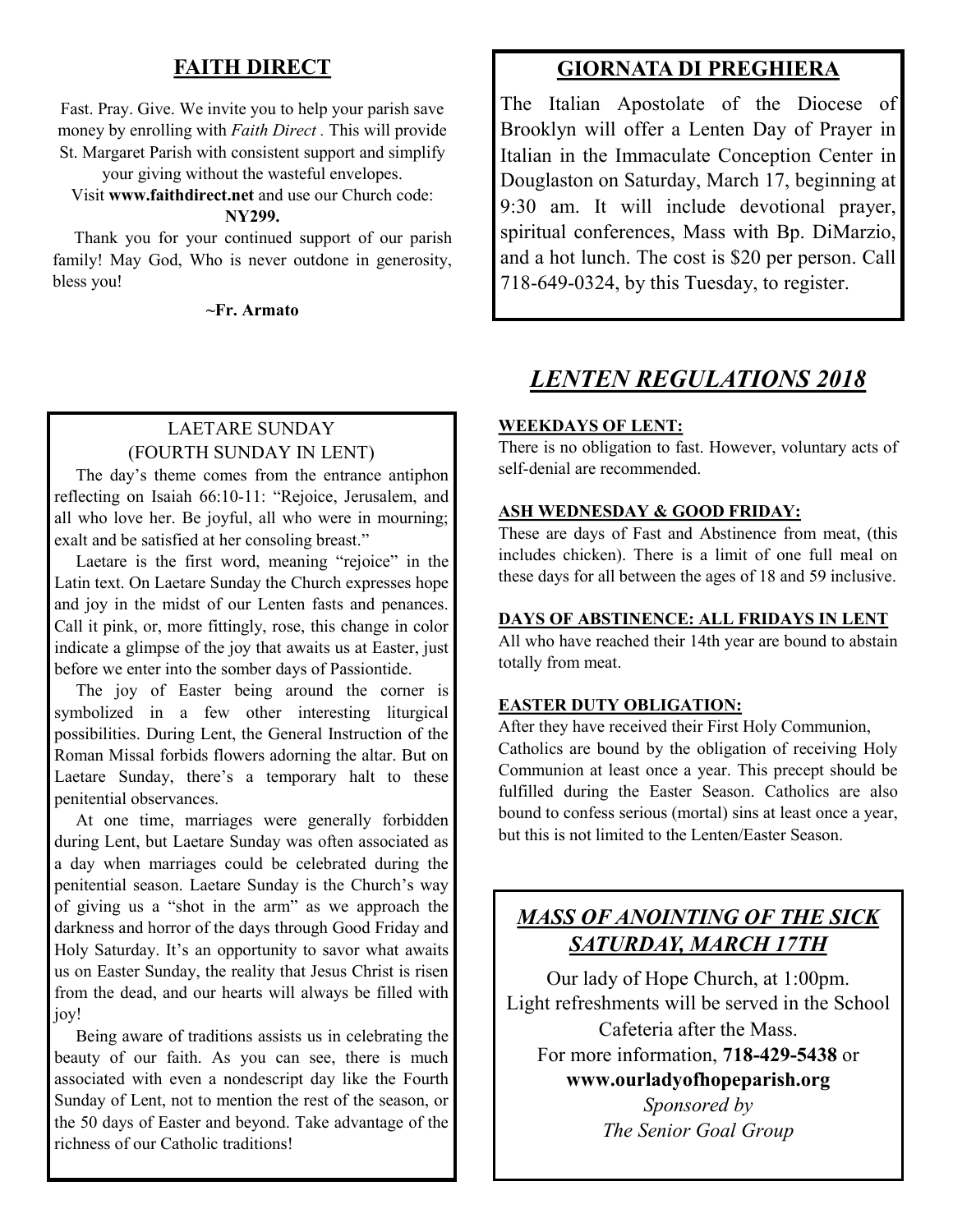

The students in our academy are busy working on many great projects. We have our first Career Day on March 15 where students on every grade level will listen to presenters from various trades. Various drama presentations will take place this month.

Come and check out our eighth graders present "Stations of the Cross in Shadow" on March 16 at 10 AM. Also, our Drama Club will present "Robin Hood and His Merry Men" on Friday, March 23 in the parish hall at 7 PM. Admission is \$5.00.

Registration ongoing; don't miss your spot in our great school! Call our office **(718-326-0922)** to schedule a tour. We have many great programs to offer; scholarships are also available.



# **LIVE:**

# *TKA AND JUDY TORRES*

Friday, April 20th - doors open at 8pm St. Margaret Gym \$50.00 p/p ( includes 1 drink) For tickets call **Katy, 718-326-0922**



# *ST. PATRICK'S LIFE*

 Saint Patrick is the patron saint of Ireland. He was a Christian missionary, credited with converting Ireland to Christianity in the early 400s. So many legends surround his life that the

truth is not easily found.

 St. Patrick was not actually Irish. His exact birthplace and date is not known. However, it is believed he was born around 375AD in Scotland or Wales. His parents were Calpurnius and Conchessa, Romans living in Roman Britain.

 His real name is believed to be Maewyn Succat and he took on the name Patrick upon becoming a priest. As a teen he was kidnapped by pirates and sold into slavery in Ireland to herd and tend sheep on Slemish mountain, County Antrim. During his six-year captivity, he became fluent in the Irish language, and turned to God in prayer. He escaped after having a dream sent from God in which he was told to leave Ireland by going to the coast where he would find a ship waiting to sail to Britain. He is believed to have met up with his parents in Wales before traveling to France where he became a priest and later a Bishop. He was given the task of teaching Christianity to the Irish. He traveled throughout Ireland, preaching the Gospel and converting many. He and his disciples began building Churches all over the country. Patrick preached and converted all over Ireland for 40 years. The date cited for the beginning of St. Patrick's mission to Ireland is 432.

 There is much debate over when and where he died. It is believed he died on March 17, 460 at Saul, Downpatrick. That is why Saint Patrick's day is celebrated on March 17th. Some people suggest he was also born on March 17th.

 The clans of Ireland began to bicker over who should receive the honor of having his final resting-place on their land. To avoid this sacrilegious end to his life his friends secreted away his body to bury in a secret grave. Many believe this to be in Downpatrick, County Down, where there is a permanent memorial.